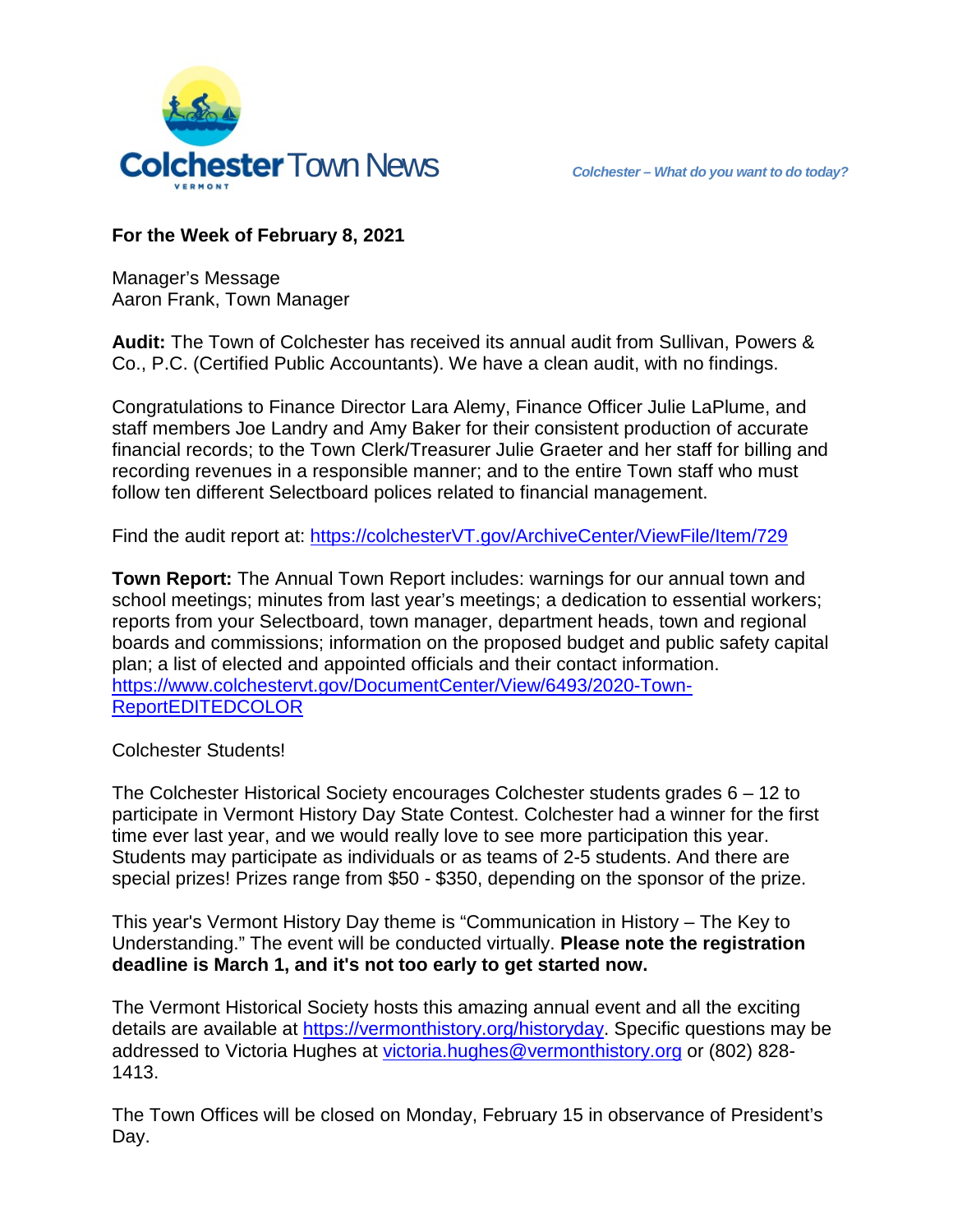

## **COVID UPDATE:**

**COVID Cases in Colchester: 435** total cases as of 2/3/2021; this is **29** new cases in the last seven days (404 cases as of 1/27/2021). <https://www.healthvermont.gov/covid-19/current-activity/covid-19-communities>

**\_\_\_\_\_\_\_\_\_\_\_\_\_\_\_\_\_\_\_\_\_\_\_\_\_\_\_\_\_\_\_\_\_\_\_\_\_\_\_\_\_\_\_\_\_\_**

**\_\_\_\_\_\_\_\_\_\_\_\_\_\_\_\_\_\_\_\_\_\_\_\_\_\_\_\_\_\_\_\_\_\_\_\_\_\_\_\_\_\_\_\_\_**

**St. Michaels College COVID Cases:** Seven new cases the week of February 1, 2021. Total case count is 90 since testing began in the summer of 2020. See <https://www.smcvt.edu/return-to-campus/covid-dashboard/> for campus COVID updates.

Bryan Osborne Director Public Works

- Working on the right-of-way phase for the reconstruction of the Prim and West Lakeshore Drive Intersection.

- Currently working on the design and engineering needed for the future construction of a single lane roundabout at the Bayside intersection.

- Working within the right-of-way phase for stormwater improvements in Shore Acres and the surrounding area to improve water quality in Malletts Bay.

- Advancing repairs to the Town's three fire stations following the completion of a detailed condition assessment.

- Continuing the development of a phosphorus control plan to improve water quality in Malletts Bay.

- Developing the FY22 Stormwater and Wastewater Budget.

Visit<http://colchestervt.gov/publicworks> or call (802) 264-5620.

**\_\_\_\_\_\_\_\_\_\_\_\_\_\_\_\_\_\_\_\_\_\_\_\_\_\_\_\_\_\_\_\_\_\_\_\_\_\_\_\_\_\_\_\_\_\_**

Kathi O'Reilly Director Economic Development

- Continue to monitor the impacts and consider sector specific research of COVID-19 on our business community.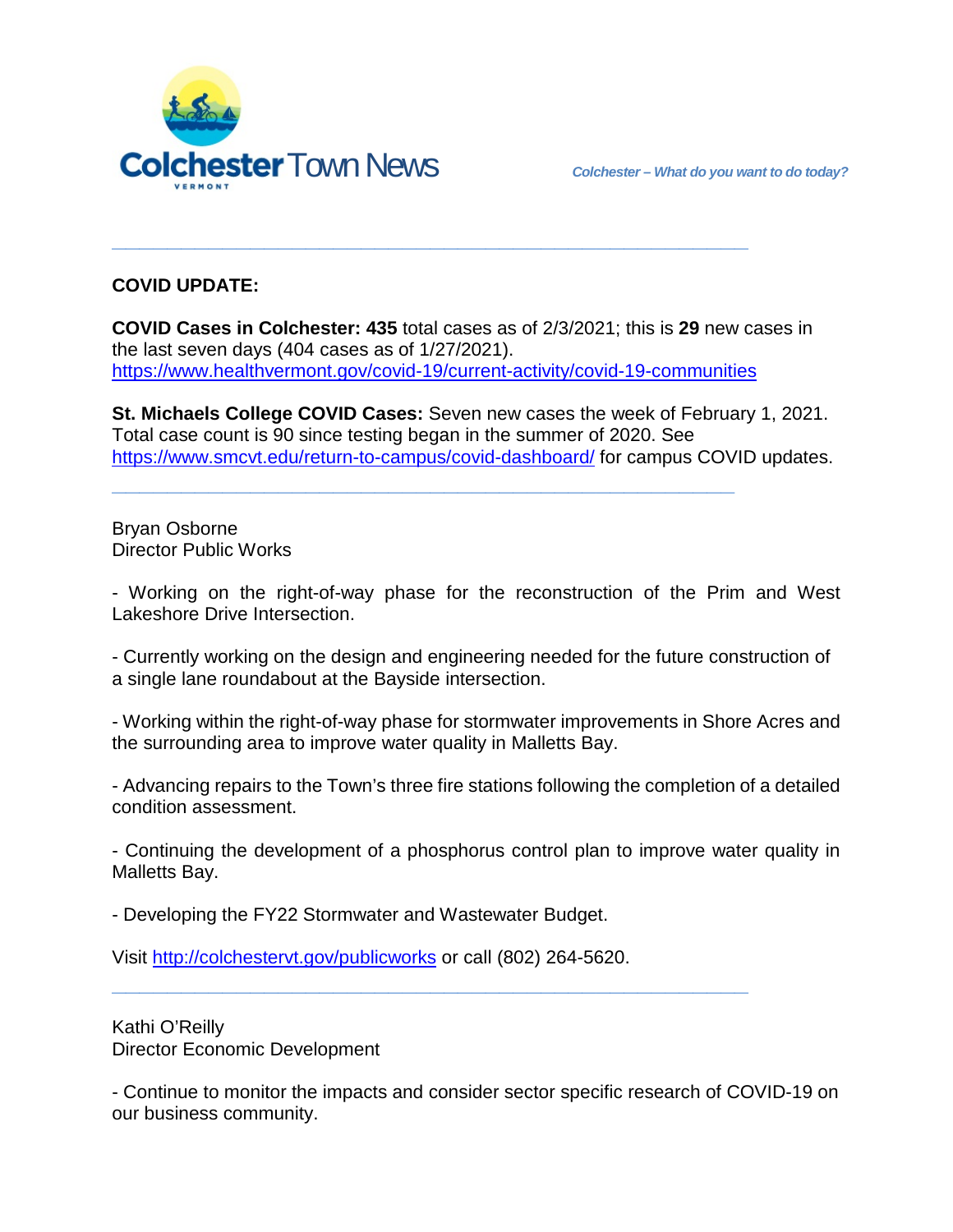

- Monitoring vacancies and pandemic impact to landlords of commercial buildings and also the impact to small businesses who are affected by remote workers.

- Monitoring and working with land owners.

- Continue working on commercial properties and availability.

- Participated in the Vermont Chamber and Lake Champlain Chamber webinars on various subjects including the economy and more.

- Continue to attend Colchester-Milton Rotary meetings via Zoom.

Visit<http://www.colchestervt.gov/312/Economic-Development> or call (802) 264-5508.

## **Upcoming Town Meetings**

Agendas available at:<https://clerkshq.com/Colchester-vt>

- **Planning Commission**: Next meeting: February 16th, at 7:00 PM via Zoom; [https://zoom.us/j/9359846003;](https://zoom.us/j/9359846003) Zoom Webinar ID: 935 984 6003

**\_\_\_\_\_\_\_\_\_\_\_\_\_\_\_\_\_\_\_\_\_\_\_\_\_\_\_\_\_\_\_\_\_\_\_\_\_\_\_\_\_\_\_\_\_\_**

- Live stream:

<https://www.youtube.com/playlist?list=PLljLFn4BZd2MtMV4SzmzYI6grkrjrcbym>

- Mail or email public testimony prior to the hearing (shadd@colchestervt.gov or Town of Colchester Planning Commission, 781 Blakely Road, Colchester, VT 05446)

- **Development Review Board:** Development Review Board: Next meeting: February 10, 2021 at 7:00 PM via Zoom: https://zoom.us/j/9359846003; Zoom Webinar ID: 935 984 6003

- Live stream: <http://lcatv.org/live-stream-2>

-Mail or email public comments prior to the hearing (*lriddle@colchestervt.gov*) or Town of Colchester, c/o Development Review Board, 781 Blakely Road, Colchester, VT 05446) or participate at public comment periods during the Zoom meeting.

- **Recreation Advisory Board**: Next meeting: TBA

- **Conservation Commission**: 3rd Monday of the month. Next meeting: February 15, 2021 via Zoom:<https://zoom.us/j/94009416919> Dial by phone: 1-929-205-6099; Meeting ID: 940 0941 6919; Passcode: 291046